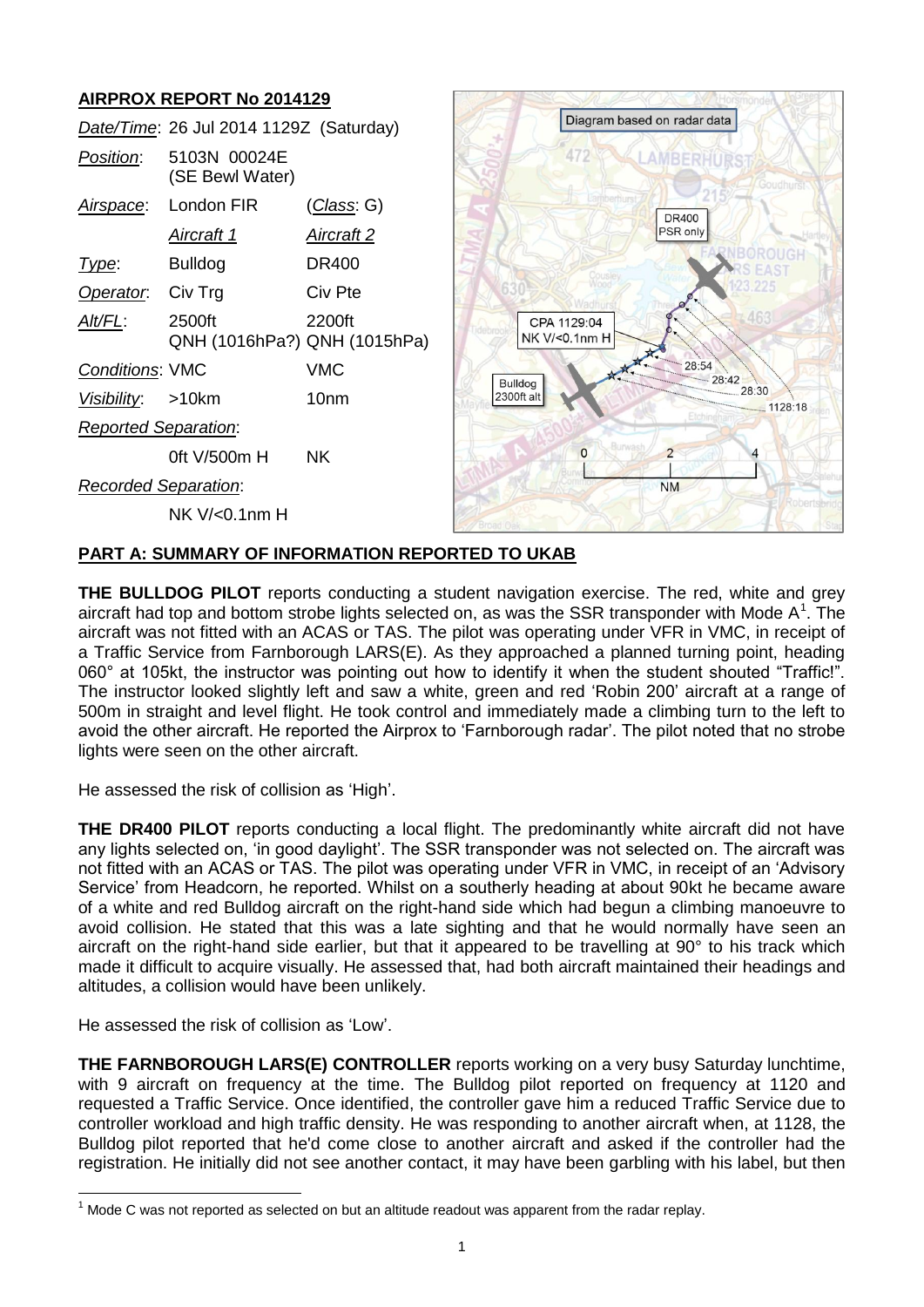noticed a primary contact tracking southbound, just behind the Bulldog. The pilot then said he was reporting an Airprox and the controller advised him to do this when on the ground.

### **Factual Background**

The weather at Lydd was recorded as follows:

METAR EGMD 261120Z 10008KT 9999 SCT016 23/20 Q1016 METAR EGMD 261150Z 12009KT 9999 FEW016 24/20 Q1016

#### **Analysis and Investigation**

#### **CAA ATSI**

ATSI had access to reports from both pilots and the Farnborough LARS(E) controller, together with area radar recordings and RTF and transcript of the Farnborough LARS(E) frequency.

An Airprox was reported in Class G airspace by a Scottish Aviation Bulldog pilot when he came into proximity with a Robin DR400 in the vicinity of Bewl Water, Sussex. The Bulldog pilot was operating on a local VFR flight, was displaying SSR code 1732 and was in receipt of a limited Traffic Service from Farnborough LARS(E). The DR400 pilot was on a local VFR flight and was in contact with Lashenden Radio.

At 1119:40, the Bulldog pilot, level at 2200ft, contacted Farnborough LARS(E) and requested a Traffic Service. The controller agreed a Traffic Service with reduced information due controller workload and high traffic density with possible late warning of traffic. The Bulldog pilot was subsequently warned of individual traffic and generic information on paragliders northeast of Shoreham.

At 1128:02, area radar showed a primary return, opposite direction to the Bulldog at a range of 3.3nm, see Figure 1.



Figure 1

At 1128:14, a helicopter pilot not involved in the Airprox event contacted Farnborough LARS(E) for a Basic Service. The RT conversation lasted until 1129:13.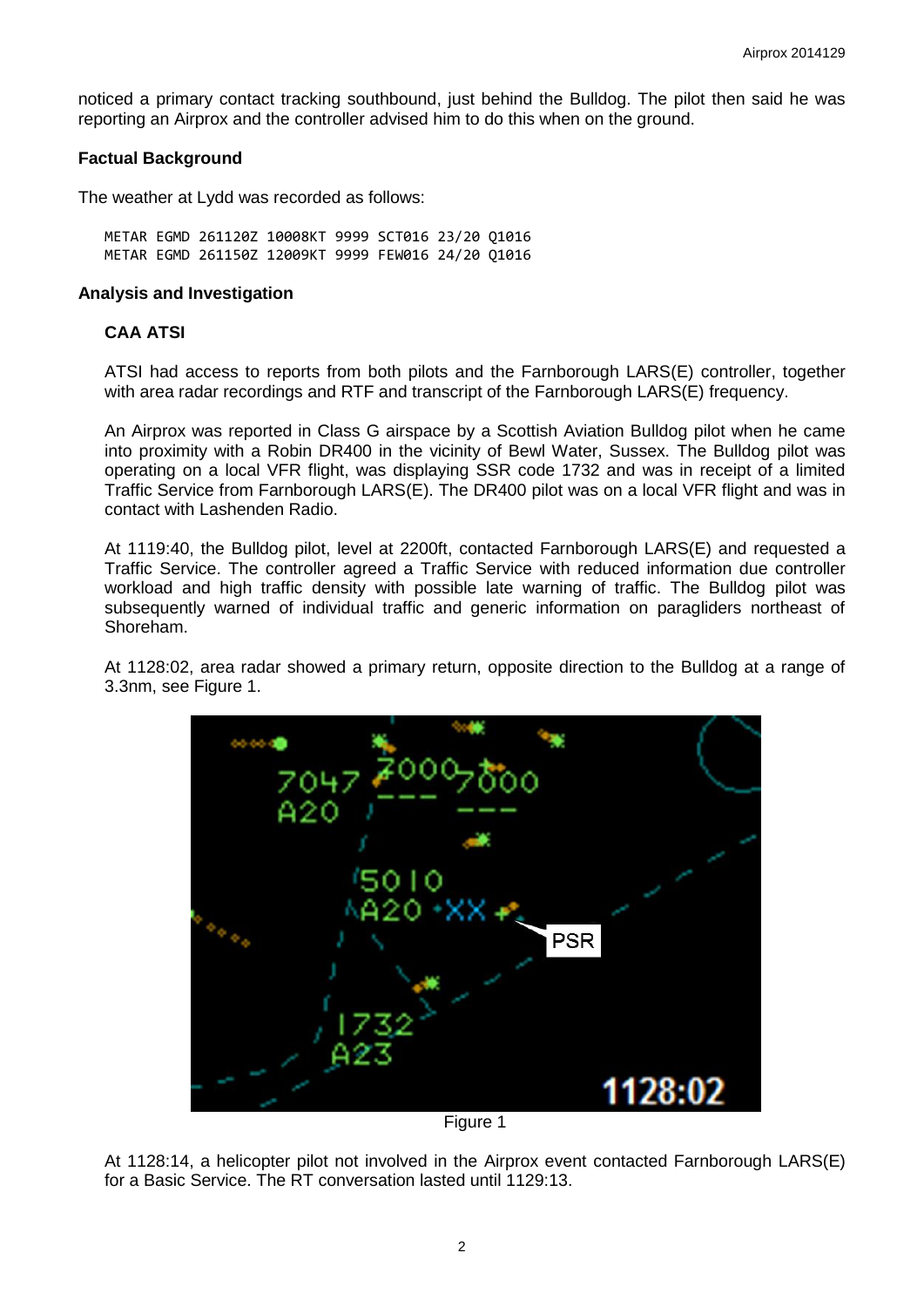The Bulldog and the primary return continued to converge (see Figures 2 and 3) until the tracks crossed (see Figure 4).





At 1129:15, when the RT conversation between Farnborough LARS(E) and the helicopter pilot ended, the Bulldog pilot reported that he had just come very close to a midair collision with a DR400. The controller replied that nothing was seen on radar before stating that traffic had popped up tracking southbound, primary only. The Bulldog pilot reported that he would be filing an Airprox.

The Farnborough LARS(E) controller limited the Traffic Service being provided to the Bulldog pilot due to workload and traffic density, although he did pass specific and general traffic information on other traffic prior to the Airprox. He did not notice the primary contact prior to the Bulldog pilot reporting an Airprox. The controller was speaking to a helicopter pilot operating approximately 15nm to the northwest of the Bulldog and it is likely that his attention was drawn to that part of the radar display.

Both pilots were operating in Class G airspace and were ultimately responsible for their own collision avoidance, regardless of the service being provided.

## **UKAB Secretariat**

The Bulldog and DR400 pilots shared an equal responsibility for collision avoidance and not to fly into such proximity as to create a danger of collision<sup>2</sup>. If the incident geometry is considered as converging then the DR400 pilot was required to give way to the Bulldog<sup>3</sup>. If the incident geometry is considered as head-on then both pilots were required to turn to the right<sup>4</sup>. The aircrafts' radar tracks were obtained from area radar not available to the Farnborough LARS(E) controller and present a more complete picture, which the controller did not have.

## **Summary**

An Airprox was reported when a Bulldog and a DR400 flew into proximity at 1129:06 on Saturday  $26<sup>th</sup>$ July 2014. Both pilots were operating under VFR in VMC, the Bulldog pilot in receipt of a reduced Traffic Service from Farnborough LARS(E) and the DR400 pilot not in receipt of an Air Traffic Service.

## **PART B: SUMMARY OF THE BOARD'S DISCUSSIONS**

Information available consisted of reports from the pilots of both aircraft, radar photographs/video recordings, a report from the air traffic controller involved and a report from the appropriate ATC authority.

The Board first considered the pilots' actions. The Bulldog pilot and student were conducting a navigation exercise and had negotiated a Traffic Service with Farnborough LARS(E), a thoroughly sensible course of action considering that the crew would likely be directing some of their attention to

 $\overline{a}$ 

<sup>2</sup> Rules of the Air 2007 (as amended), Rule 8 (Avoiding aerial collisions).

 $3$  ibid., Rule 9 (Converging).

<sup>&</sup>lt;sup>4</sup> ibid., Rule 10 (Approaching head-on).